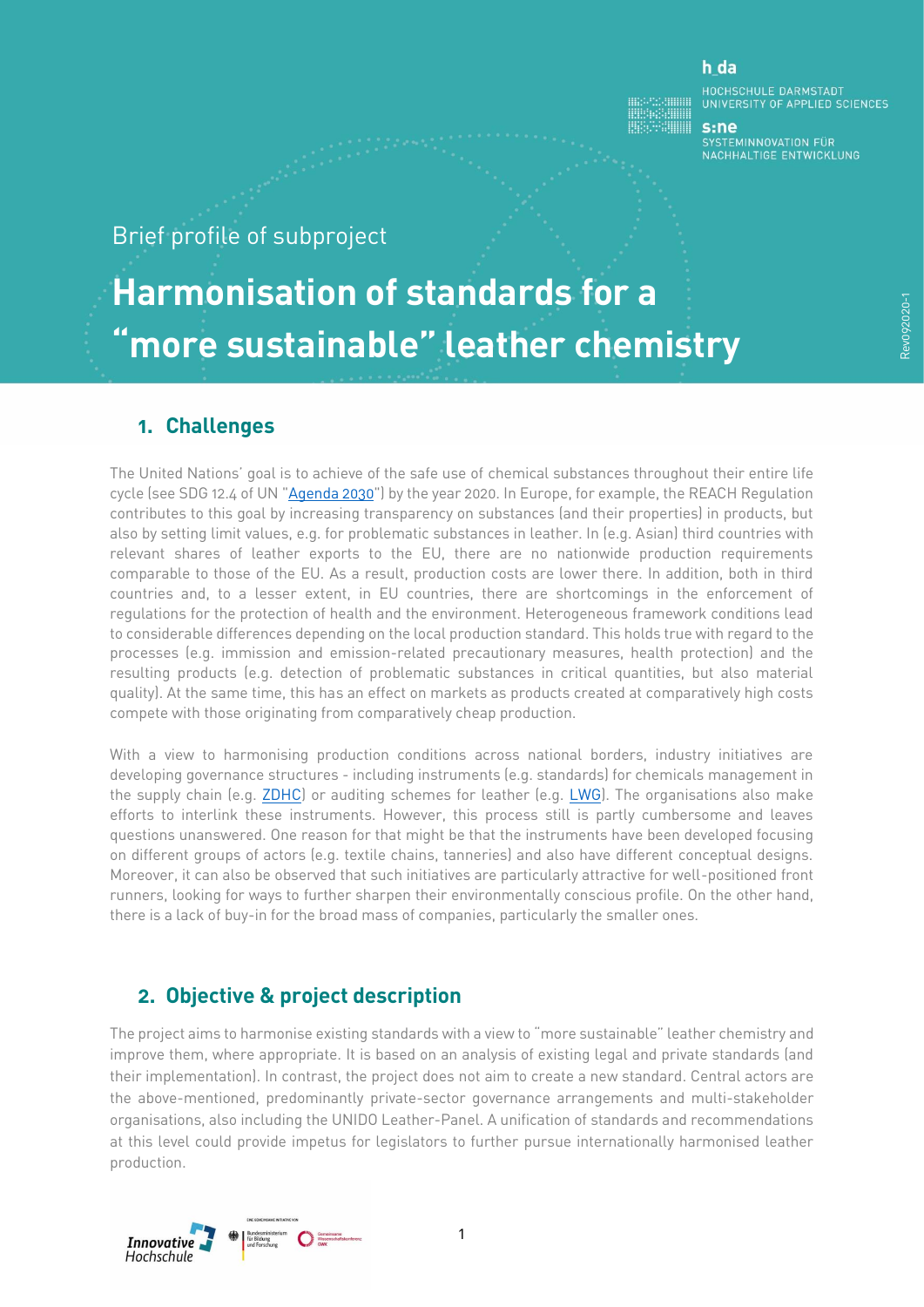As for the contents of standards, the particular focus is on the use and evaluation of chemicals, working conditions and knowledge transfer in the supply chain and to the consumer. The project integrates the requirements of all relevant actors and develops quality criteria for the evaluation of different approaches. Improvements can, for example, mean increasing the interoperability of existing systems (e.g. recognition by system A of a company's achievements in system B), stricter substantive requirements, new structural elements (committees, instruments, etc.) or changing roles. Recommendations to legislators and (international) organizations are another intended output.

#### **3. Research and transfer questions:**

What are the requirements for an international standard for a "more sustainable" leather chemistry?

Which relevant legal and private standards exist and what is the status of implementation?

What gaps ("delta") exist between 1 and 2 and what options are there to reduce them?

### **4. Structure**

A tandem consisting of one representative from the Darmstadt University of Applied Sciences and one from practise coordinates the project. Anyone interested can participate in the project.

The cooperation takes place via meetings / web conferences / workshops.

#### Project group coordination

Representing Darmstadt University of Applied Sciences: **Julian Schenten**

Representing the leather sector: **#tbd**